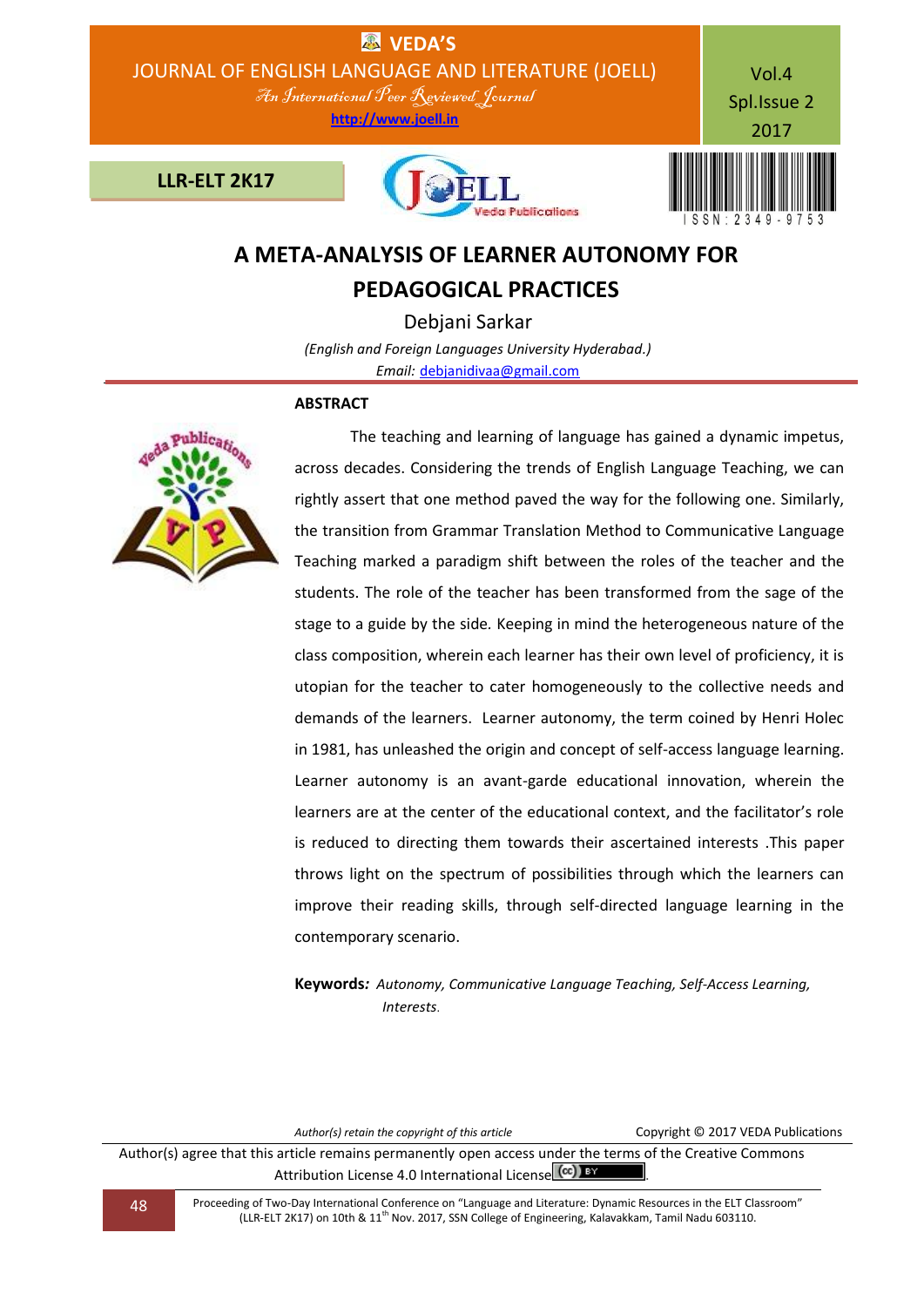#### **INTRODUCTION**

"Tell me and I forget, Teach me and I'll remember, Involve me and I'll learn".

This quote by Benjamin Franklin rightly brings out the significance of the involvement of the learners in the classroom transaction. The teaching and learning of English is dynamic in itself and, therefore, is reforming from time-to-time. In the leap of communicative language teaching, learner autonomy has evolved as a pre-requisite to foster efficiency among the learners. Learner autonomy is better understood when it is contrasted with the behavioral theory of learning and teaching wherein the teacher's role was primordial.

The behaviorists focused on observable behavior, without giving much importance to critical thinking and learner-centric activities. The teacher vested power and authority in the classroom, wherein the learners were either mute spectators or passive listeners. The proponents of behaviorism such as Skinner and Pavlov gave much importance to form, repetition and drills. Knowledge of the rules of a languagte was considered to constitute the knowledge of the language. Reading the text and translating (word-to-word) it into English were given importance. Moeini (2002) summarizes that reading was traditionally regarded as a passive process of reconstructing the author's intended meaning through recognizing the printed letters and words.

However, profuse researches in the domain of learning theories have made way for communicative language teaching to emerge. The mid-1950s marked a radical shift in the paradigm of learning theories and methods of English language teaching and learning. The cognitivists along with the constructivists, such as Piaget and Bruner emphasized upon a holistic development of language, unlike mere word to word meaning. That is, both linguistic competence and communicative competence were regarded as important. It was not late for the learned researchers to establish that learners differ in their styles and interests of learning. Keeping in mind the variations of proficiency levels, it is seldom possible for the teacher to feed or cater equivalently to a huge range of learners. Also, bearing in mind the fact that it is not practically

possible for teachers to support the learners in transactions occurring outside the classroom, it becomes all the more significant that we develop and provide our students with materials that develop autonomy and make them responsible for their learning activities.

#### **TRANSITION FROM LEARNING TO READING**

'Reading is thinking under the stimulus of the printed page" Sonnerschein (1982). According to Goodman (1982) "reading is a psycholinguistic game". These two definition helps us understand that reading involves understanding the literal meaning of words, recognizing the author's/writer's intended meaning and critically interpreting the text on the basis of an individual's schemata (background knowledge). The following diagram brings out the role of a reader in comprehending a text.



 The purpose of reading in a second language is significant as we extensively use this skill to interpret meaning from the given text in order to serve both academic and non-academic needs in real life. In a classroom, the learners read various kinds of texts, including texts from all the different subjects such as English, social sciences, sciences etc. These texts differ from one other in terms of both content and organization. Since the nature and composition of these texts differ, the approaches to comprehend them must also be different. Reading as Kalpan (2002) states "…is a rapid, strategic, interactive and purposeful process that requires sufficient knowledge of language and world, extensive time on task, and efficient as well as strategic processing." Thus, while reading, a reader does not just decode the text, but also interprets and constructs it on the basis of his/her global knowledge/schemata.

#### **FOSTERING LEARNER AUTONOMY IN ESL CLASSROOMS**

Learner autonomy enables the learners to be proactive and self-sufficient participants in the teaching-learning process. The learners are responsible throughout the learning activity, rather than being passive listeners. Learner autonomy is associated to learner responsibility and motivation. As Moore states: "The Sheffield Hallam definition of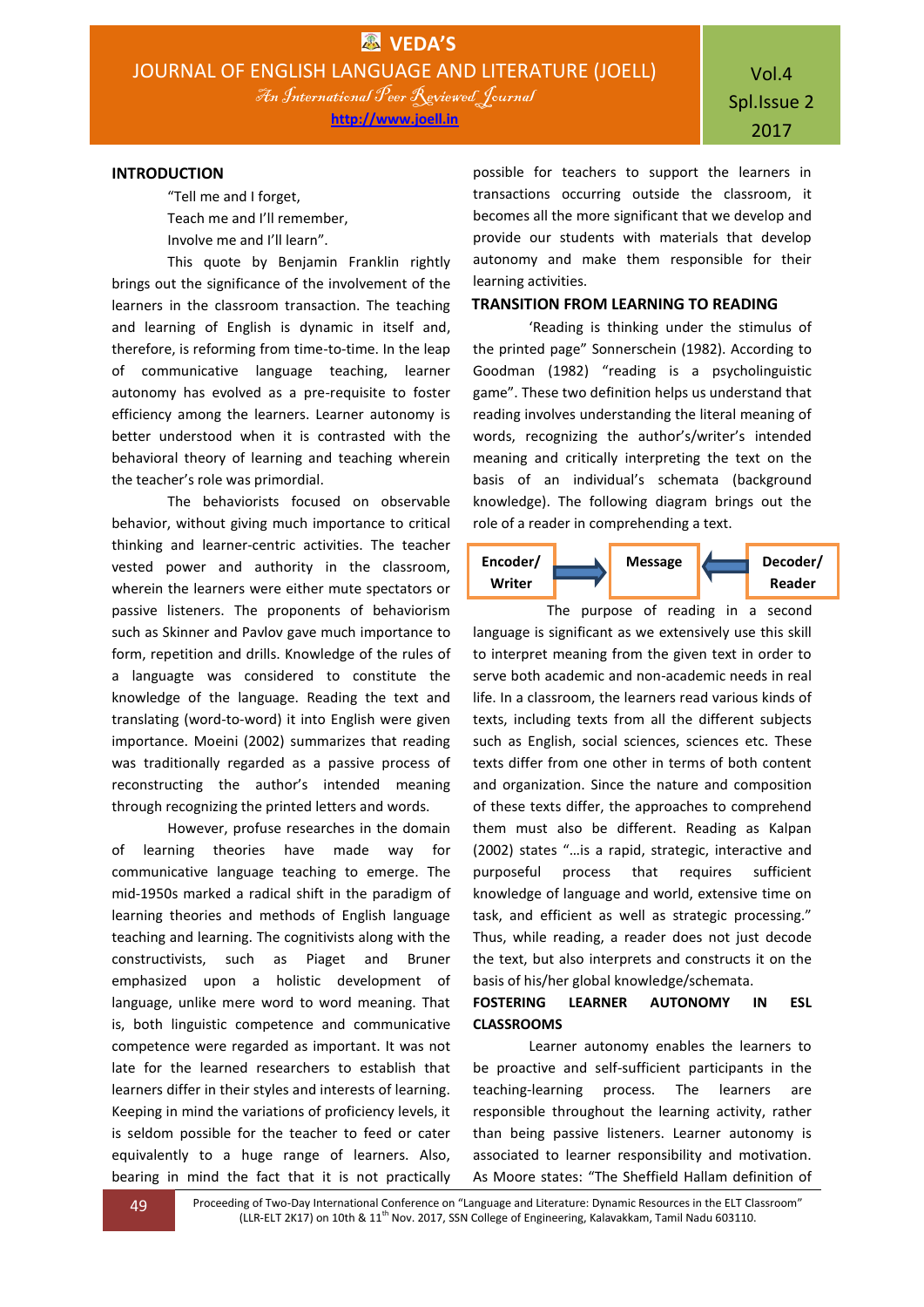Vol.4

learner autonomy starts with the premise that an autonomous learner takes responsibility for his/her own learning". An autonomous learner can decide on his/her learning goals. S/he can identify learning goals, determine learning processes, evaluate and use the learning experience to meet real-life needs. They can have well-determined concepts of learning through different approaches and skills as suited to the relevant subject and demands of the task. This would further lead to a proper organization of learning methods and materials, fostering prominent information processing skills. The learners are motivated to learn, when their achievements are appreciated.

## **TEXT TYPES**

Learners of second language encounter different kinds of texts. The texts can be broadly classified into:



To list a few would be:

- 1. Textbooks, novels, short stories
- 2. Lecture notes
- 3. Dictionaries, telephone directories
- 4. Articles available on websites
- 5. Letters, telegrams
- 6. Statistical diagrams (charts, pie diagrams, graphs, bar-diagrams)
- 7. Recipes, puzzles, menus
- 8. Cartoon, comic strips
- 9. Timetables, maps.

## **DIFFICULTIES ENCOUNTERED BY ESL LEARNERS**

Alan Duff and Alan Maley (1990) speak of the following difficulties faced by the learners of English as a second language while reading materials/texts:

- 1. Linguistic complexity: The learners are confronted with syntactic complexity, lexical density and discourse organization.
- 2. Text length: Some learners find long texts difficult to comprehend, whereas other learners find short texts challenging; the latter due to the lack of contextual support.
- 3. Cultural references: Learners who are unaware of cultural components might not

comprehend the text that is related to a foreign culture. 'Foreign culture' refers to any culture that the learner is not familiar with.

4. Conceptual difficulty: This arises when the concept that the text deals with is unknown to the learner. The student/learner might not have come across a particular concept earlier, so it becomes vague for him/her to decipher and infer the intended meaning.

## **STRATEGIES OF READING**

A reading text differs not just in its type but also in the nature of its interpretation. Thus we must employ divergent strategies in order to comprehend the multiple dimensions in which the text lends itself. Therefore, as teachers we must expose our learners to various different strategies that would help them comprehend a text in multifarious dimensions. This would help us prepare and develop the reading abilities of our learners, contributing to make them self-sufficient and independent readers.

Most of the teachers in the educational setting restrict reading to a process wherein the subjects (learners) are expected to extract information. Verdugo (2004) believes that students hardly receive any guidance as to the strategies that facilitate the autonomous interpretation of texts. However, Barlett (1932) asserts that reading is not simply decoding the written symbols into sounds; it is rather a constructive process to attain comprehension. Thus it is something beyond just a transfer of information, as intended in the text by the writer. Reading involves the interplay of cognitive, metacognitive and socio-affective factors. This would direct the learner to be active, independent and proactive throughout the process of reading the text.

Kolers (1970) lists that a skilled reader has three levels of competencies; namely, visual operation, sensitivity to grammatical relationships and construction of personal meaning. These competencies help the learners to recognize, effectively and instantaneously, vocabulary, understand concepts and manipulate the linguistic code employed by the writer. This clearly indicates that the meaning of a text does not necessarily reside within the purview of the text.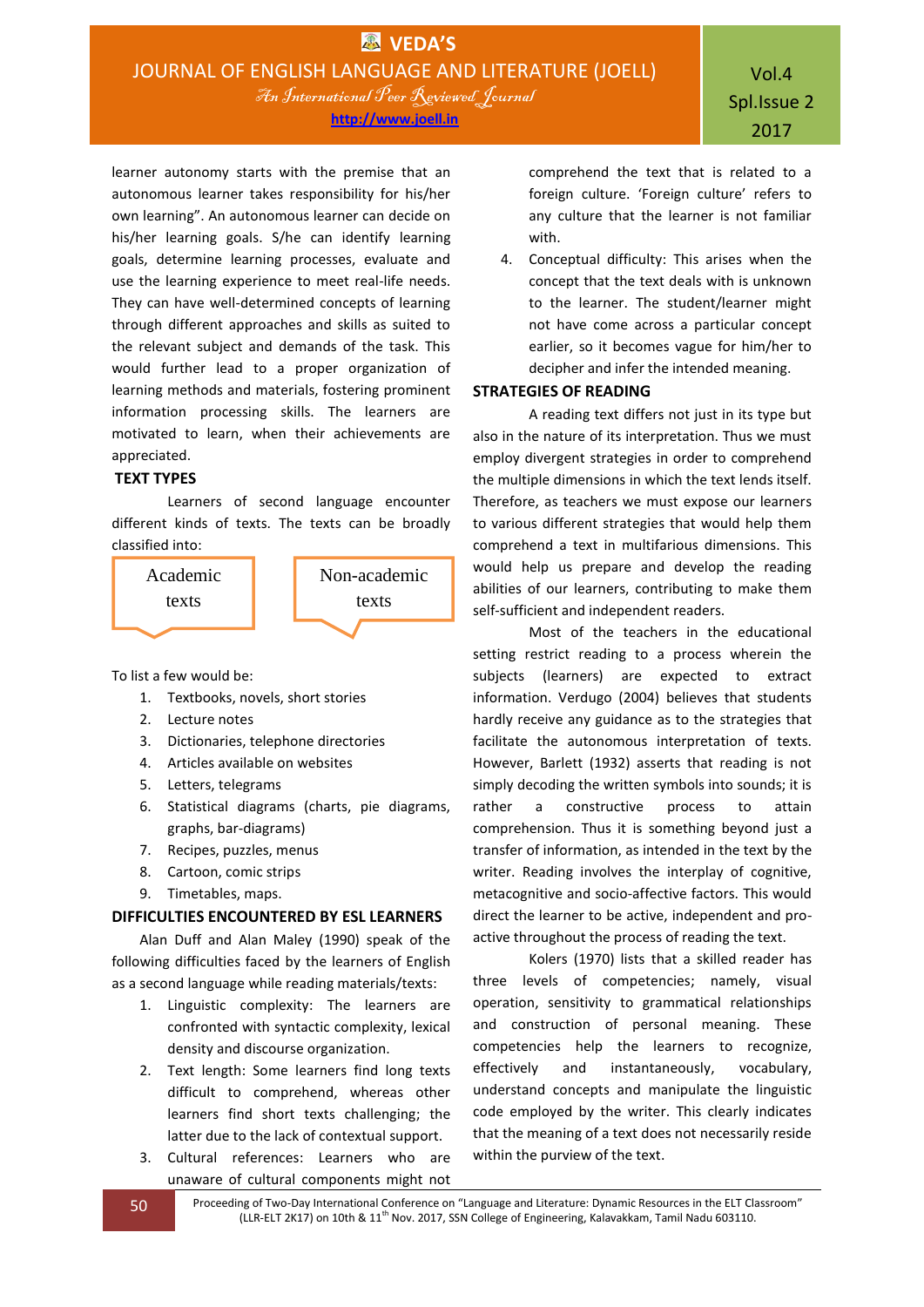**http://www.joell.in**

Vol.4 Spl.Issue 2 2017

Weinstein and Mayer have categorized learning strategies as:

Mental Behavioral Mental strategies were further divided as:

- 1. Cognitive and
- 2. metacognitive

Behavioral strategies were grouped under:

- 1. Social and
- 2. Affective

Cognitive and metacognitive strategies deal largely with memory, cognition and compensation. Memory refers to anything that assists an individual to remember, recall and recognize. Cognitive strategies are much more demanding, and they promote higher order thinking skills among the learners. These strategies help the learners reason out and rationalise practical applications of theoretical knowledge. Compensation strategies refer mainly to guessing from the given context. This strategy is widely explored by learners to comprehend texts, when they are unable to decipher the language used. These strategies are directly related to the target language used and are observable. However, they differ in their degree of employment by different individuals.

Behavioral strategies are innate and unobservable. Encouragement, positive motivation, lowering one's level of anxiety etc all belong to the class of affective strategies. Social strategies are more related to inter-personal skills, such as group/pair work, peer group interaction and feedback. These strategies operate at different levels and, if properly guided or controlled, can help an individual to gain self-esteem, which would act as a stimulus on learning behavior.

The effective employment of these strategic techniques has marked a considerable improvement in the learners' achievement, in terms of reading comprehension. The readers' by using these strategies would be able to:

- Effectively comprehend the input.
- Retrieve or recall previous knowledge to aid comprehension
- Retain information better
- Analyze an obstacle, and make informed decisions to employ a specific strategies to overcome specific learning obstacles

# **SUB-SKILLS TO FOSTER LEARNER AUTONOMY AND READING COMPREHENSION**

The purpose of reading a text determines how it should be read and comprehended. A learner can make use of the following sub-skills to derive meanings from a given text.

- 1. Skimming refers to reading a text quickly without focusing on minute details. In other words, skimming means reading for having a general idea about the text.
- 2. Scanning quickly refers to reading a text quickly for specific information.
- 3. Extracting main ideas  $-$  is intended to develop an overall idea of the text by focusing upon the main ideas. This helps learners understand the context.
- 4. Predicting: Guessing restores the information following in the text. This creates a learning opportunity wherein the learners are prepared for the lesson, and not overloaded with information/input.
- 5. Inferring promotes reading between the lines. Inference involves recognizing implied meanings, indirectly stated by the writer. It is implicit in the passage/text, however not explicitly stated.

# **TEACHER'S ROLE IN PROMOTING LEARNER AUTONOMY**

Learner autonomy moves the teacher from the center-stage, and puts spotlight on the learners. The teacher is a facilitator, the one who guides the learner by creating appropriate learning opportunities. The teacher's role in an autonomous classroom is delineated by Dam as below:

> "Let me first of all mention the fact that learners do not necessarily learn what we believe ourselves to be teaching… What we can do is give our learners an awareness of how they think and how they learn  $-$  an awareness which hopefully will help them come to an understanding of themselves and thus increase their self-esteem" (Dam, 2000).